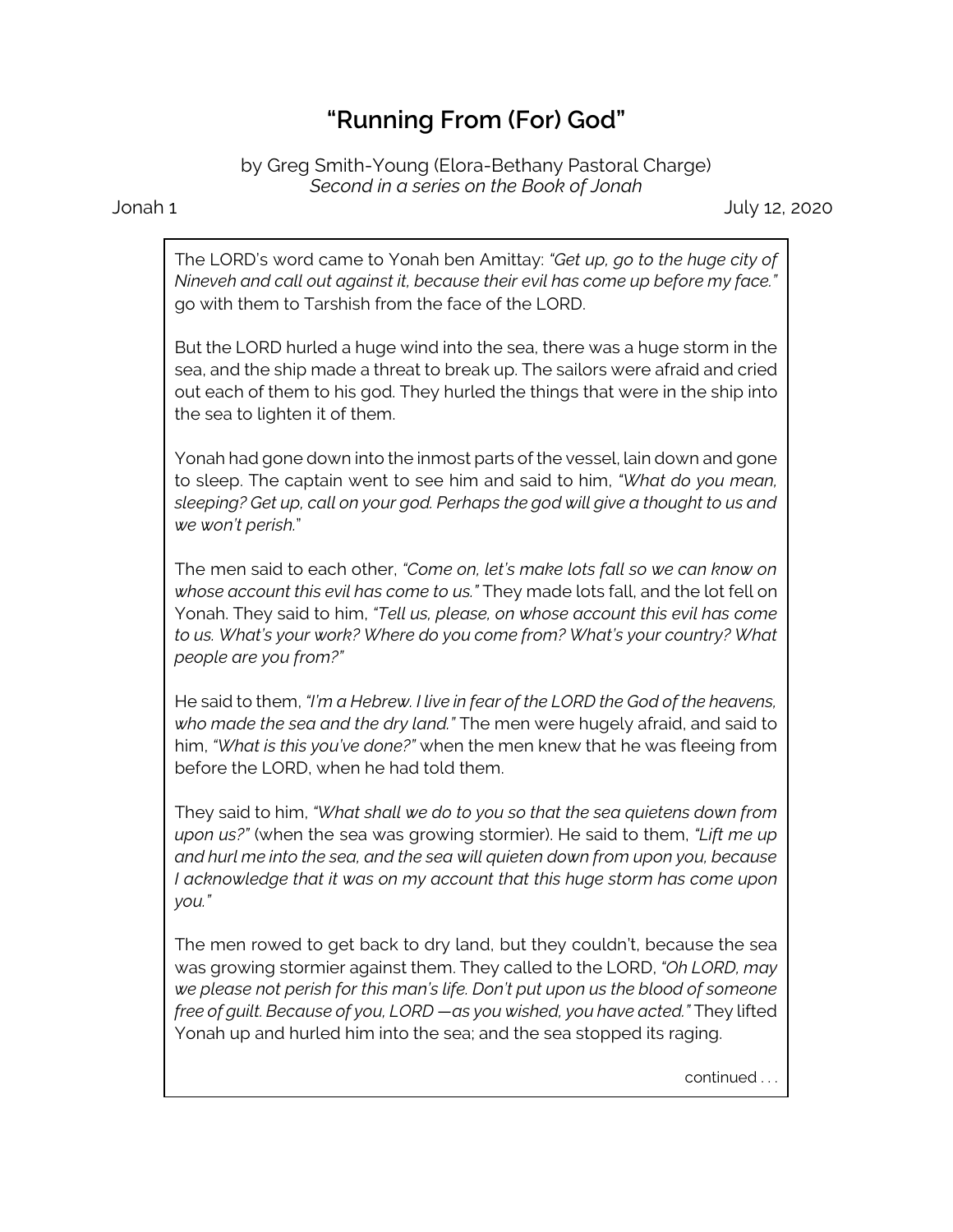The men were in huge fear of the LORD. They offered a sacrifice to the LORD and made pledges.

The LORD provided a huge fish to swallow Yonah, and Yonah was in the fish's insides three days and three nights.

Adapted from a translation by John Goldingay.

God selects and sends Jonah to turn people to God.

To people who are not the Lord's people . . . God sends Jonah.

To people who do not spring from God's miracle in Abraham and Sarah, who are not the particular family chosen by God to bless all families . . . God sends Jonah.

To people who do not know God's liberating power to set the enslaved free, who don't know God's oceans-moving power to make out of no-way, who don't know God's promise-making and promise-keeping power, whodon't know God's guiding power that leads wanderers through wildernesses . . . to them God sends Jonah.

To people who do not know which was is up, who do not know right from wrong, God's way from all confused ways . . . God sends Jonah.

To these people who are outside of Israel, who were "of the nations," gentiles, *goyim* . . . God sends Jonah.

What God has for these people is so beautiful, so true, so much more "life" than anything else, so to them God sends Jonah, to turn them to God.

Jonah won't go.

God sends the likes of Jonah. God sends the likes of us! So this is going to get messy, detoured, even hopeless. But still, God's mission, God's purposes, the expanse of God's salvation . . . it's all going to get done.

Even by Jonah running from God.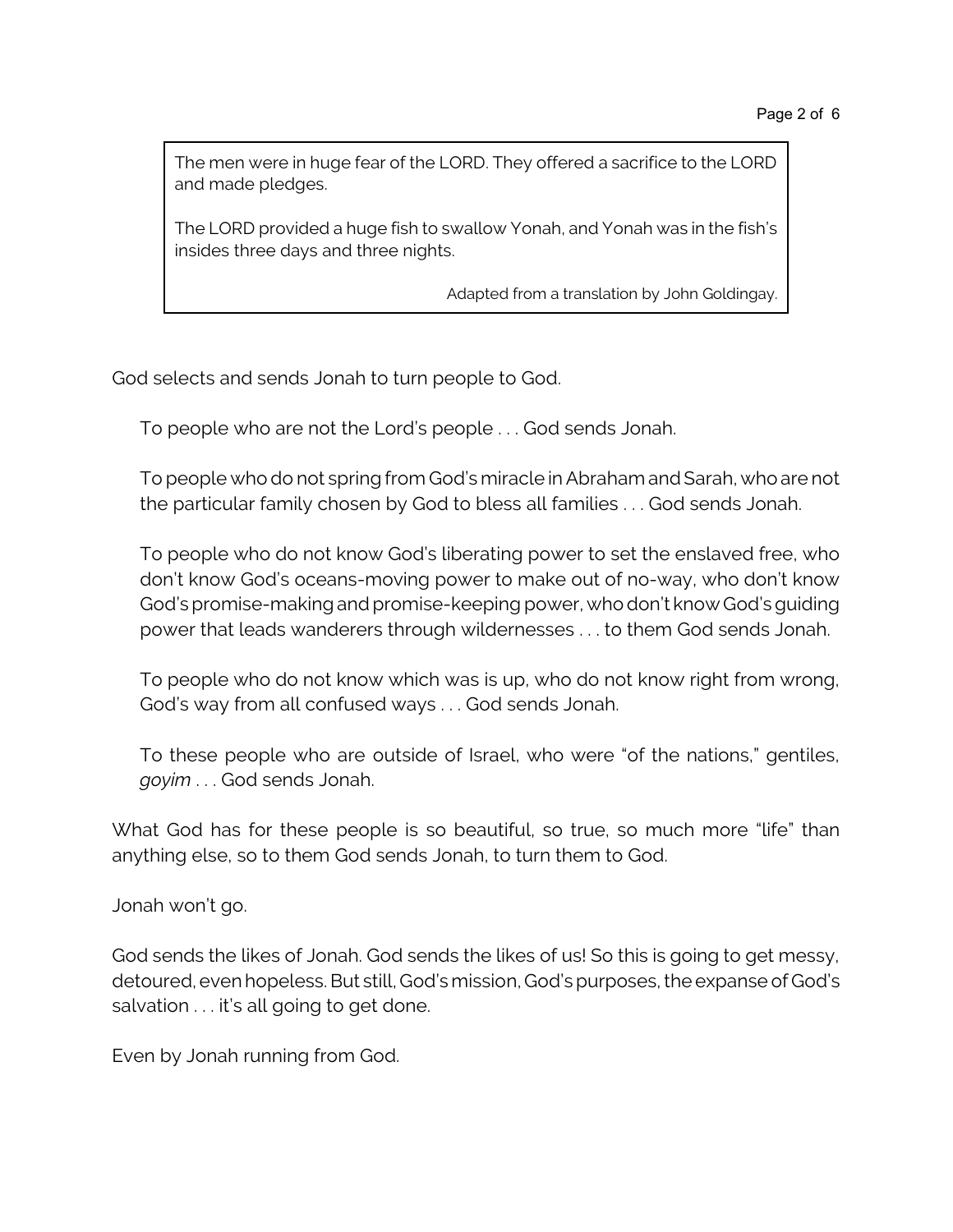II

I doubt Jonah has ever been to Nineveh. He's almost certainly heard of it. It's huge: in size, power, and the evil it does. Jonah wants nothing to do with it.

Why he runs, I don't know. Later on we'll hear what he says is his reason. For now, who knows? He seems scared of something.

Everything in this story is over-the-top. The wind is huge. The storm is huge. Their fear is huge. The fish is huge. The city is huge. Jonah's running is huge. He books a one-way ticket to Tarshish. That's about as far away the other way from Nineveh as he can get.

Jonah runs from God. . . . Huh!? Jonah runs from God? You know how we finish our worship times: *"Wherever you go, God will be there!"* That's good news! You'd think Jonah would know that, would know better than shipping off to heaven-knows-where, because Heaven does know, even there.

Maybe Jonah does know. He is an experienced prophet of God, after all. He's already spoken God's word to Israel's king.<sup>1</sup> He's got a track-record. He knows the LORD.

Still, there are places where we feel God's Presence more intensely. And places where we more easily forget God. Maybe Jonah just wants to forget.

When he gives his quitting notice and skips town without leaving a forwarding address, the mistake he makes is not miscalculating the metaphysics of divine omnipresence.<sup>2</sup> His error is not theological. It's disobedience. God has called him. He refuses.

God refuses too . . . to give up on Jonah, or you.

III

You. Me. Who, like Jonah, God selects and sends.

God calls you. The beautiful God calls you into the beautiful life which God has prepared for you. God calls you into God's forgiveness, so you can be reconciled with God. God calls you into God's healing, so you can live in peace, whole and well with others. God calls you into discipleship, so you can learn from God and walk with God.

 $^{\text{1}}$   $\,$  2 $^{\text{nd}}$  Kings 14:25-27 tells of Jonah's commission to speak to King Jeroboam of Israel. His message was that the king should enlarge the nation's boundaries, which he did.

<sup>&</sup>lt;sup>2</sup> Philip Cary, Jonah. Brazos Theological Commentary on the Bible (Grand Rapids, MI: Brazos, 2008), 39.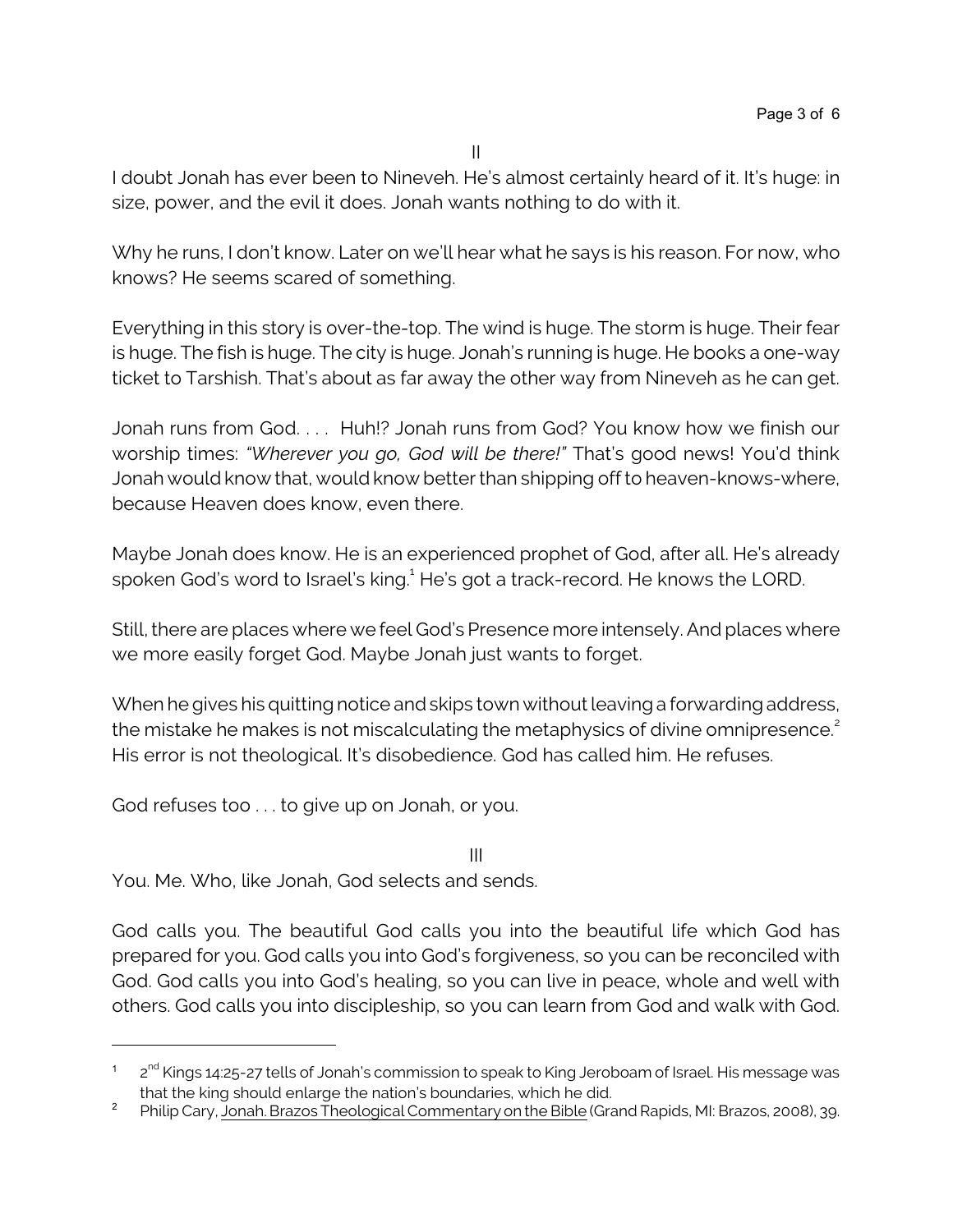God chooses you and God calls you.

God selects you, then sends you into God's mission.

Something we find throughout the Scriptures is God's peculiar and persistent insistence on working through people. So often, God is making things happen, not with a snap of fingers, but with an open hand, God is saying "Come with me. Share in what I am doing. Be part — partners! — in my work."

Sometimes Godsends this call through a voice, a vision. Sometimes God sends this call through a sense and a stirring inside. Sometimes God sends this call through a word of wisdom someone gives to you, through the discernment of a church-community which sees God at work in you.

God selects you and God sends you. But do you worry that you might miss it? Or that you will hear, but others will put up barriers to keep you from following? Or that you'll hear, and skedaddle off somewhere else?

Way back when I was a student, a chaplain said this to a small group of us. *"If you think God is calling you to something, the best way to test it is this. Start running the other way. If it really is God's call, you won't get far."*

You'll never make it to Tarshish.

IV

You heard what happens. Storm crashes on them unlike anything they've ever seen. Each cries out to his own gods for help.

This ship's company hails from all over. In the ancient world every nation, each city even, had its own complement of gods. These were particular to each place, each people. But this Storm! Far from any of their homes. Whose god could this be?

They all cry out. Maybe their variety of gods together can lobby on their behalf with whatever unknown god is behind the Storm.<sup>3</sup> They drag Jonah on deck, to add his voice to their chorus of terror. You can imagine them saying, *"We know, Jonah. You've told us. You're on bad terms with your god . . . what's his name? . . . Yahweh? . . . 'the Lord'*

<sup>3</sup> John H. Walton, "Jonah" in John H. Walton (general editor), Zondervan Illustrated Bible Backgrounds Commentary (Grand Rapids, MI: Zondervan, 2009), 5:107.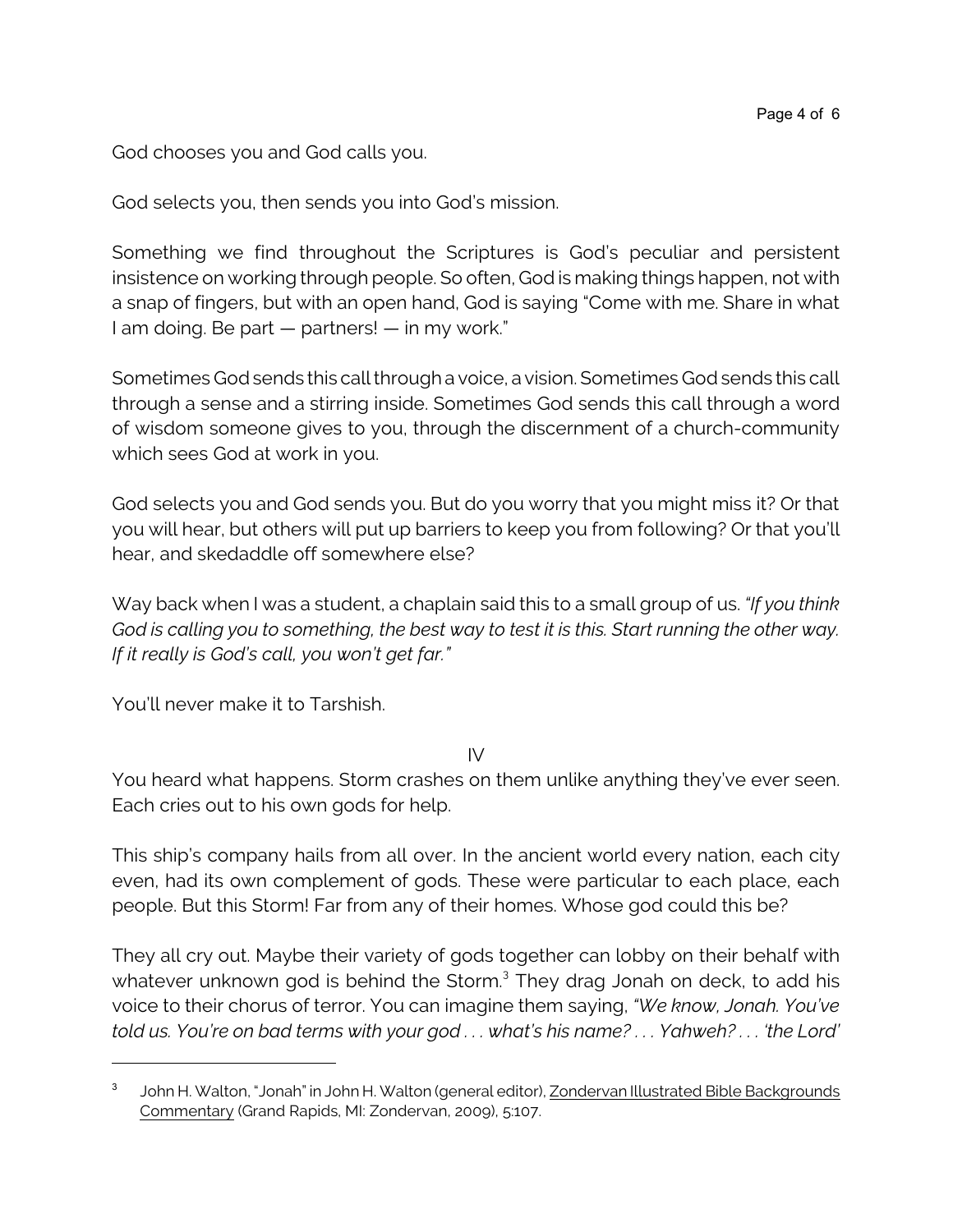*you call him . . . never heard of him. But try anyway. We need all the help we can get."*

Realize this: they don't expect Jonah's god is behind this any more than theirs are.

They toss lots (probably tiles, one with each person's name on it).<sup>4</sup> Jonah's pops up. Even that doesn't tell them it's Jonah's fault. Just that he has valuable information about what's going on. $^{\rm 5}$ 

What he says, they've never expected. *I belong to "the LORD, the God of the heavens, who made the sea and the dry land."*

They'd figured Jonah's quarrel with his god is just his business. It has nothing to do with them. They've got their own gods. Live and let live. Their pluralism, however, it meets its limits with this Storm.

Jonah's is *the* GOD of heaven, who made the sea and the dry land. They believe him. Maybe because Jonah is not braggingabout GOD. He is confessing: *This is GOD, against whom I've sinned, and from whom I can't run*. They realize that nothing of what's happening makes sense, unless what Jonah is saying about GOD is true.<sup>6</sup> If so, their gods aren't.

IV

So they worship . . . GOD.

Especially when they hurl Jonah over and Storm stops!

Jonah, God's prophet, doesn't call out to God. They do.

Jonah doesn't worship God. They do.

Jonah doesn't trust God. These who have never before heard of GOD, they do.

Remember. God selects and sends Jonah to turn people to God. People outside of

<sup>4</sup> Ibid.

<sup>&</sup>lt;sup>5</sup> Notice carefully the wording of verses 7-8. They toss lots to find out "on whose account this evil has come to us." When Jonah's lot points to him, though, they don't jump to the conclusion that it's own Jonah's account. Rather, they simply conclude that he can tellthem. In other words, they don't realize (yet) that Jonah is the answer, just that he can give them the answer.

 $6 \text{ Carey}$ , 61-64.